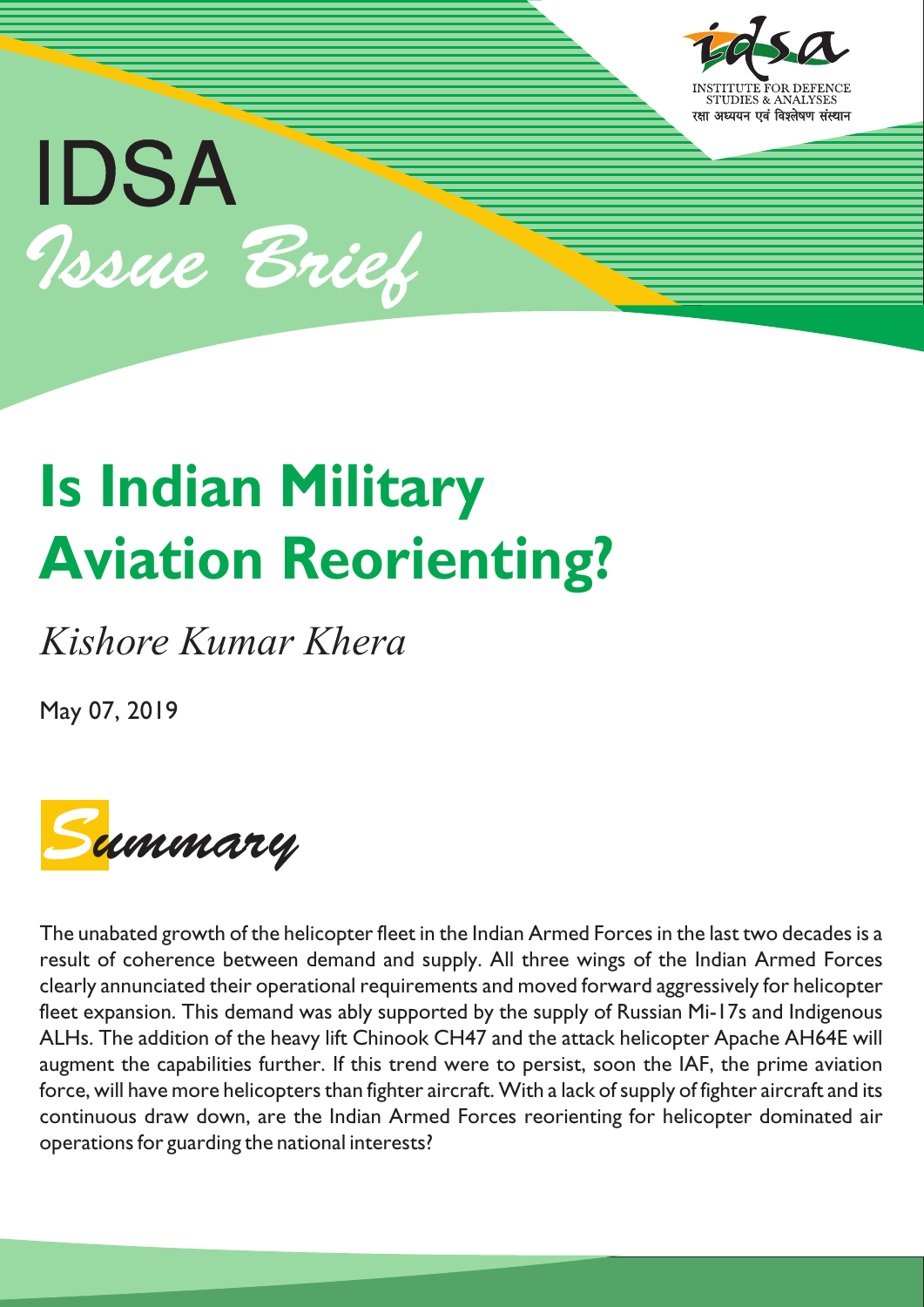Aviation has been a part of military kinetic capability for over a century now. Exactly 100 years ago, for the first time, an independent military aviation wing was established that later was rechristened as the Royal Air Force of the United Kingdom.<sup>1</sup> Based on the basic configuration of the lifting surface, aviation assets are broadly classified as fixed wing (aircraft) and rotary wing (helicopters). A further subclassification in each category is based on their primary role. Fixed wing aviation assets include fighter aircraft of small size, with one or two crew members and primarily employed for weapon firing. The other subcategory of fixed-wing aircraft is the wide-bodied large aircraft capable of carrying passengers or cargo or special equipment like sensors or fuel. Training aircraft, another subcategory, includes normally very small and low-cost aircraft used for training pilots. For the rotary wing platforms, subclassification is blurred as each platform is normally capable of carrying out almost all tasks to varying degrees. In the last three decades or so, unmanned aircraft (Unmanned Aerial Vehicles (UAV)) have gradually created a space for themselves as a special subcategory in military aviation.

In most parts of the world, air forces are the primary custodians of military aviation assets, but land and maritime components of the armed forces also have aviation assets to meet their immediate operational requirements. In the Indian context, the Indian Navy (IN) and the Indian Army (IA) have sizeable aviation wings. The Indian Air Force (IAF) and the IN have assets in all subcategories (Fighter Aircraft, Wide Bodied Aircraft, Training Aircraft, Helicopters and UAVs), but the IA operates only helicopters and UAVs.

#### **Expanding Hover Power**

1

In the last two decades, the debate about Indian defence aviation has centred on the procurement of fighter aircraft for the IAF. Discussions in Parliament, arguments and counter-arguments in the Supreme Court, IAF strike at Balakot terrorist camp in Pakistan and reference to all these in the ongoing election campaign has kept the fighter aircraft for the IAF as the focal point. While the induction of Rafale in the IAF is still awaited after almost a two-decade-long procurement process,<sup>2</sup> a substantial change has taken place in the rotary wing fleet of the Indian Armed Forces. In the last two decades, while the fixed wing assets of the three arms of the Indian defence forces have remained nearly static, their rotary wing strength has grown by over 80 per cent (see Figure 1).

<sup>&</sup>lt;sup>1</sup> RAF 100, available at [https://www.raf.mod.uk/our-organisation/raf100/,](https://www.raf.mod.uk/our-organisation/raf100/) accessed on May 2, 2019.

<sup>2</sup> Bikash Singh, "Air force will have first Rafale jets by 2019: Air Chief Marshal Dhanoa," *The Economics Times*, November 29, 2018, available at /economictimes.indiatimes.com/news/defence/air-force-willhave-first-rafale-jets-by-2019-air-chief-marshal-dhanoa/articleshow/66866157.cms, accessed on May 2, 2019.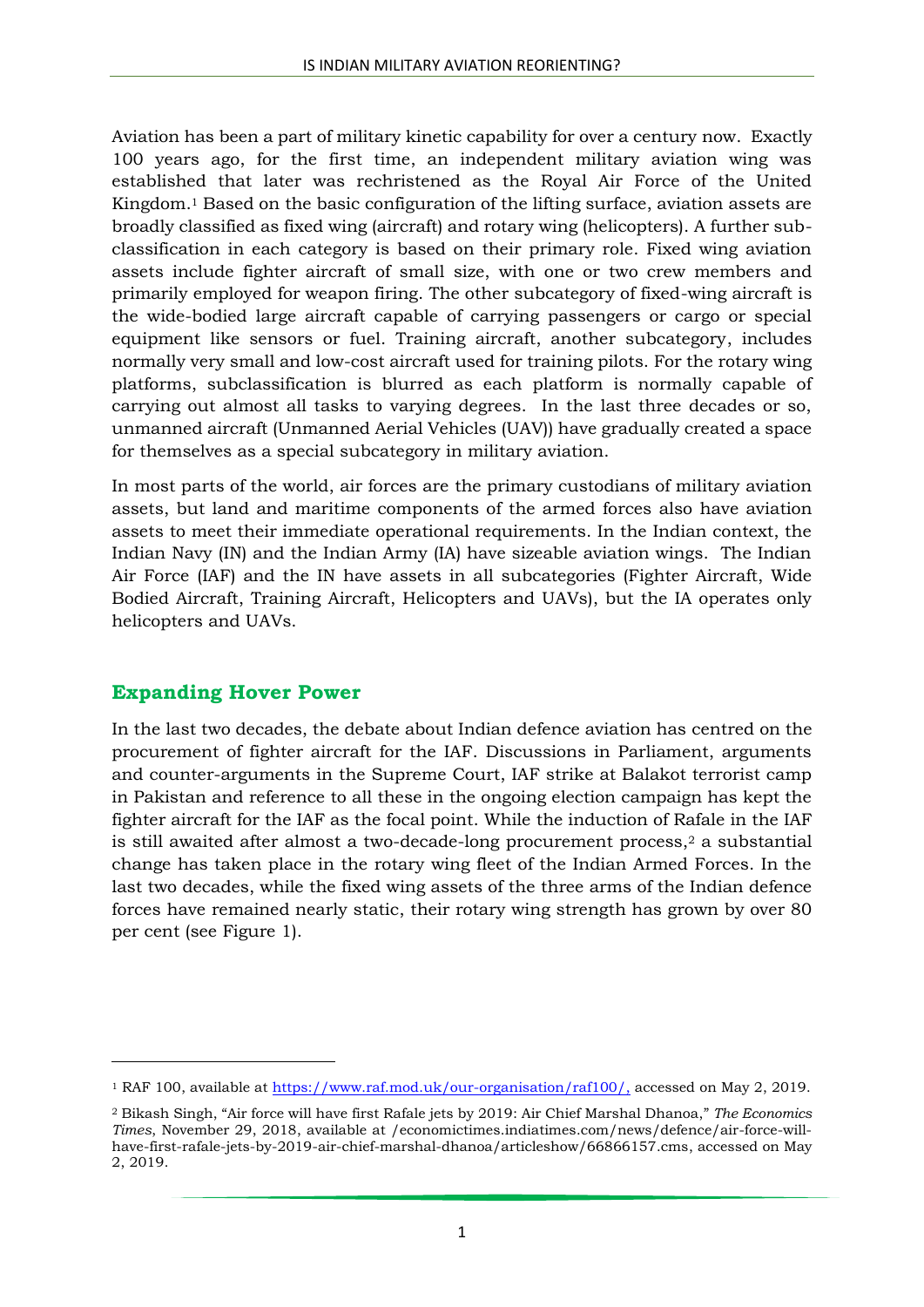

**Figure 1: Aviation Assets Fleet Strength of Indian Armed Forces 1998-2019**

**Source**: Based on data extracted from successive iterations of the IISS *Military Balance* from 1998 to 2019. 3

Further, for the first time in the history of military aviation in India, the number of helicopters with the Indian Armed Forces exceeds the number of fighter aircraft (see Figure 2). There has been practically no change in the number of training aircraft and wide-bodied aircraft in the last two decades, but the fighter aircraft strength has been depleting. With the planned induction of more helicopters and the scheduled phasing out of several fighter aircraft on completion of their Total Technical Life/Calendar Life, this gap is likely to widen.<sup>4</sup>

1

<sup>3</sup> International Institute of Strategic Studies (IISS), *Military Balance*, 1998 to 2019, London: Routledge, Chapman and Hall, 1998–2019.

<sup>4</sup> Report of Standing Committee On Defence (2017-2018) (Sixteenth *Lok Sabha*), Ministry of Defence Demands for Grants (2018-19) Army, Navy and Air Force (Demand no. 20), presented to *Lok Sabha* on March 13, 2018.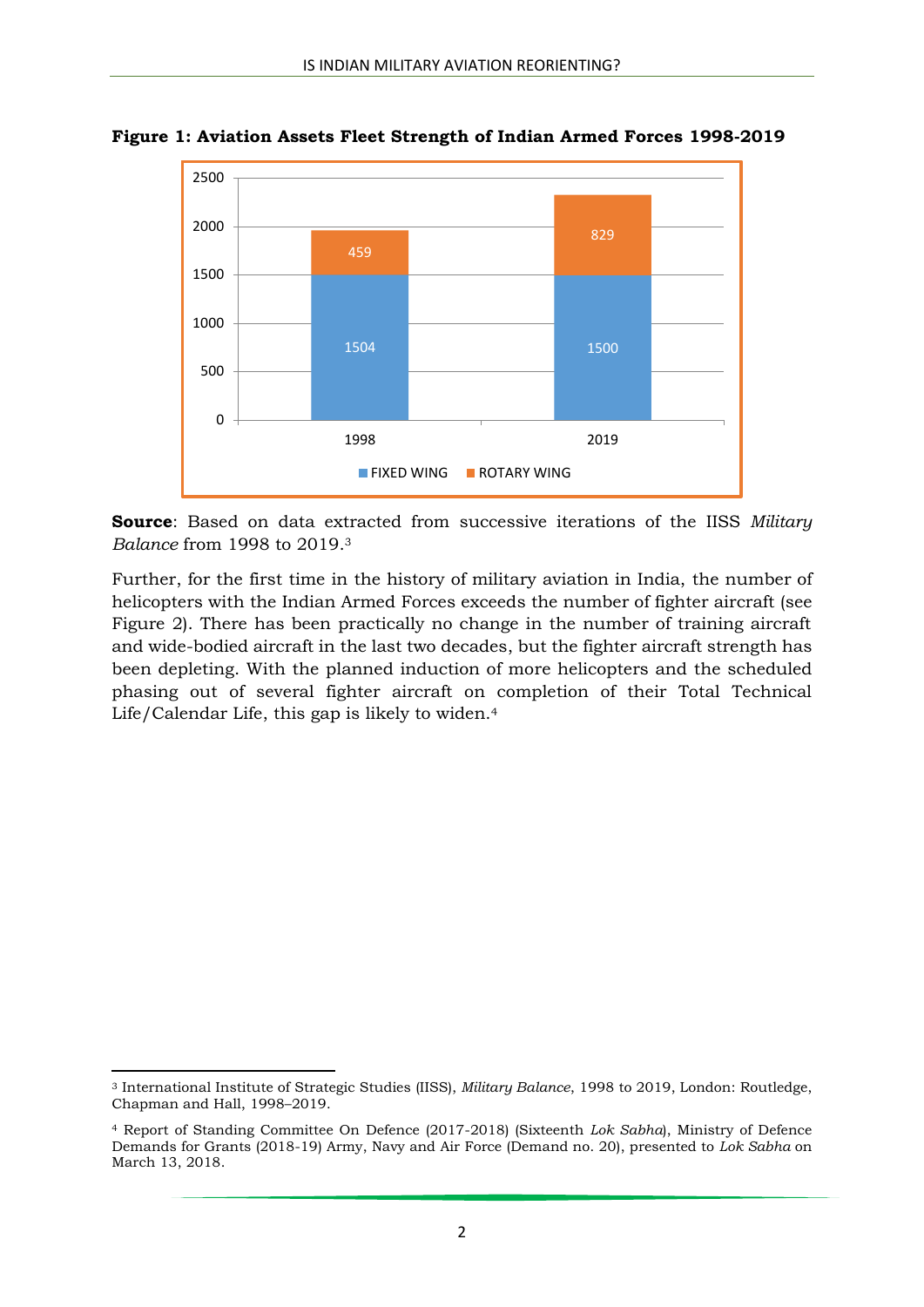

**Figure 2: Aviation Assets Fleet Strength of Indian Armed Forces 1998-2019**

**Source**: Based on data extracted from IISS *Military Balance* from 1998 to 2019<sup>5</sup>





**Source**: Based on data extracted from IISS *Military Balance,* 1998 and 2019<sup>6</sup>

**<sup>.</sup>** <sup>5</sup> IISS, *Military Balance*, 1998–2019, London: Routledge, Chapman and Hall, 1998–2019.

<sup>6</sup> IISS, *Military Balance*, 1998–2019, London: Routledge, Chapman and Hall, 1998–2019.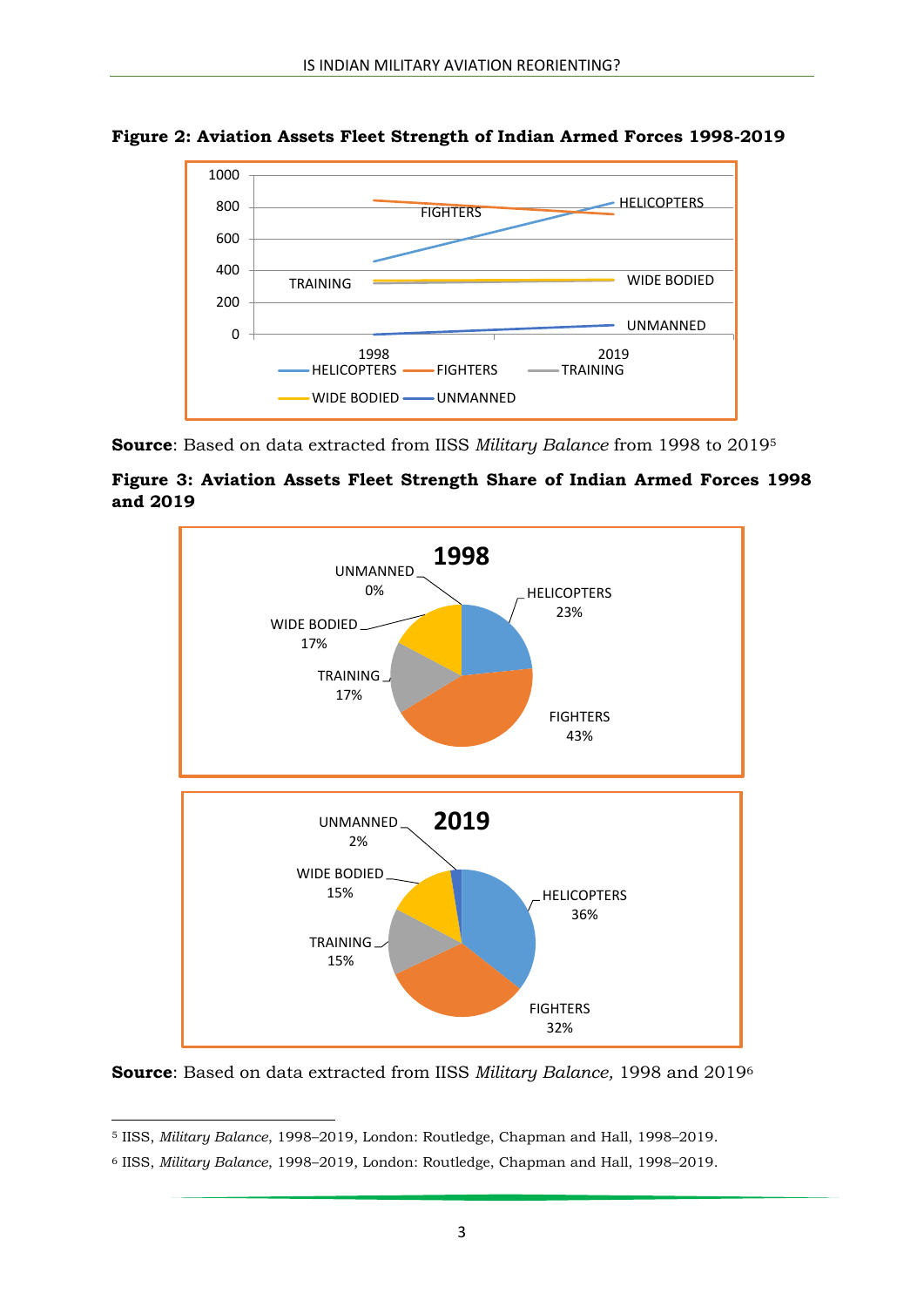The fighter aircraft share in military aviation assets has declined from 43 to 32 per cent since 1998 and during this period the share of helicopters has increased from 23 to 36 per cent (Figure 3). This indicates a lop-sided growth in military aviation assets.

Helicopters are a part of all three wings of the Indian Armed Forces. The helicopter fleet of the IN is primarily utilized on board ships for Anti-Submarine Warfare, logistics and communication. For the IA, the prime role of helicopters is observation and communication. However, the service has also been seeking a larger fleet with multiple capabilities including airlift and attack. Currently, Attack Helicopters on IAF inventory are under the operational control of IA. After a prolonged debate on the issue of control of helicopters, a decision was taken by the then Defence Minister A K Anthony authorizing IA to procure Attack Helicopters.<sup>7</sup> However, medium and heavy lift helicopters remain under the sole control of IAF as of now.





**.** 

<sup>7</sup> Vinay Kumar, "Army to get Control of Attack Helicopters," *The Hindu*, October 13, 2012, available at [https://www.thehindu.com/news/national/Army-to-get-control-of-attack](https://www.thehindu.com/news/national/Army-to-get-control-of-attack-helicopters/article12555177.ece,%20accessed%20on%20May%202)[helicopters/article12555177.ece, accessed on May 2,](https://www.thehindu.com/news/national/Army-to-get-control-of-attack-helicopters/article12555177.ece,%20accessed%20on%20May%202) 2019.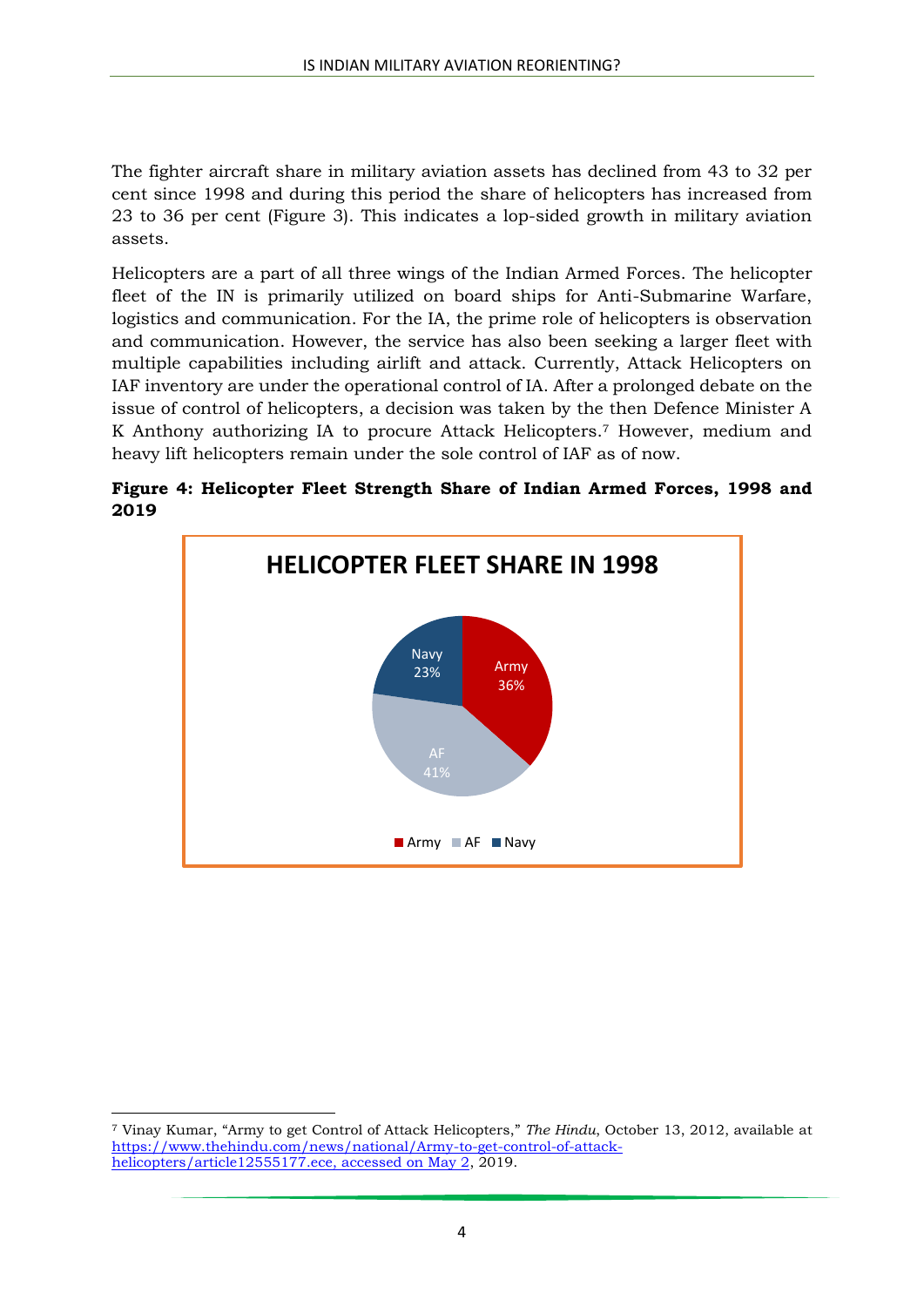

**Source:** Based on data extracted from IISS *Military Balance*, 1998 and 2019<sup>8</sup>

In the last two decades, the helicopter fleet has expanded in all three Services albeit at different rates. The least expansion of about 20 per cent is in the IN. The IA helicopter fleet expanded by over 70 per cent. But the most significant expansion in the helicopter fleet, over 126 per cent in the last two decades, has taken place in the IAF (Figure 4). As far as the inventory mix is concerned, like other aviation assets, helicopters continue to pose a major challenge. There are some commonalities between the three services in terms of older Chetak/Cheetah/Cheetal fleet and indigenous Advanced Light Helicopters (ALH), but overall the Indian military is already operating 12 different types of helicopters. <sup>9</sup> This number will go up with the various planned inductions. A wide variety and sources of helicopters will turn out to be a logistician's nightmare for provisioning and result in huge financial outlays for spare stocking and setting up and operating maintenance facilities.

#### **Whys and Wherefores**

Operationally, helicopters play a vital role in communication, mobility, logistics and fire support. After the Kargil War in 1999, there has been a renewed focus on military capabilities that are essential for conflict in mountainous terrain.

**Focus on Mountains**. In the plains, improving infrastructure allows faster mobility and logistics support. However, in mountainous terrain, only helicopters can undertake inter-valley troop transfer and logistics operations to cut down mobility time substantially. Heli-lifting is the only option for heavy weapons and sensitive equipment in areas not connected with wide roads in the northern areas.

**<sup>.</sup>** <sup>8</sup> IISS, *Military Balance*, 1998–2019, London: Routledge, Chapman and Hall, 1998–2019.

<sup>9</sup> IISS, *Military Balance*, 1998–2019, London: Routledge, Chapman and Hall, 1998–2019.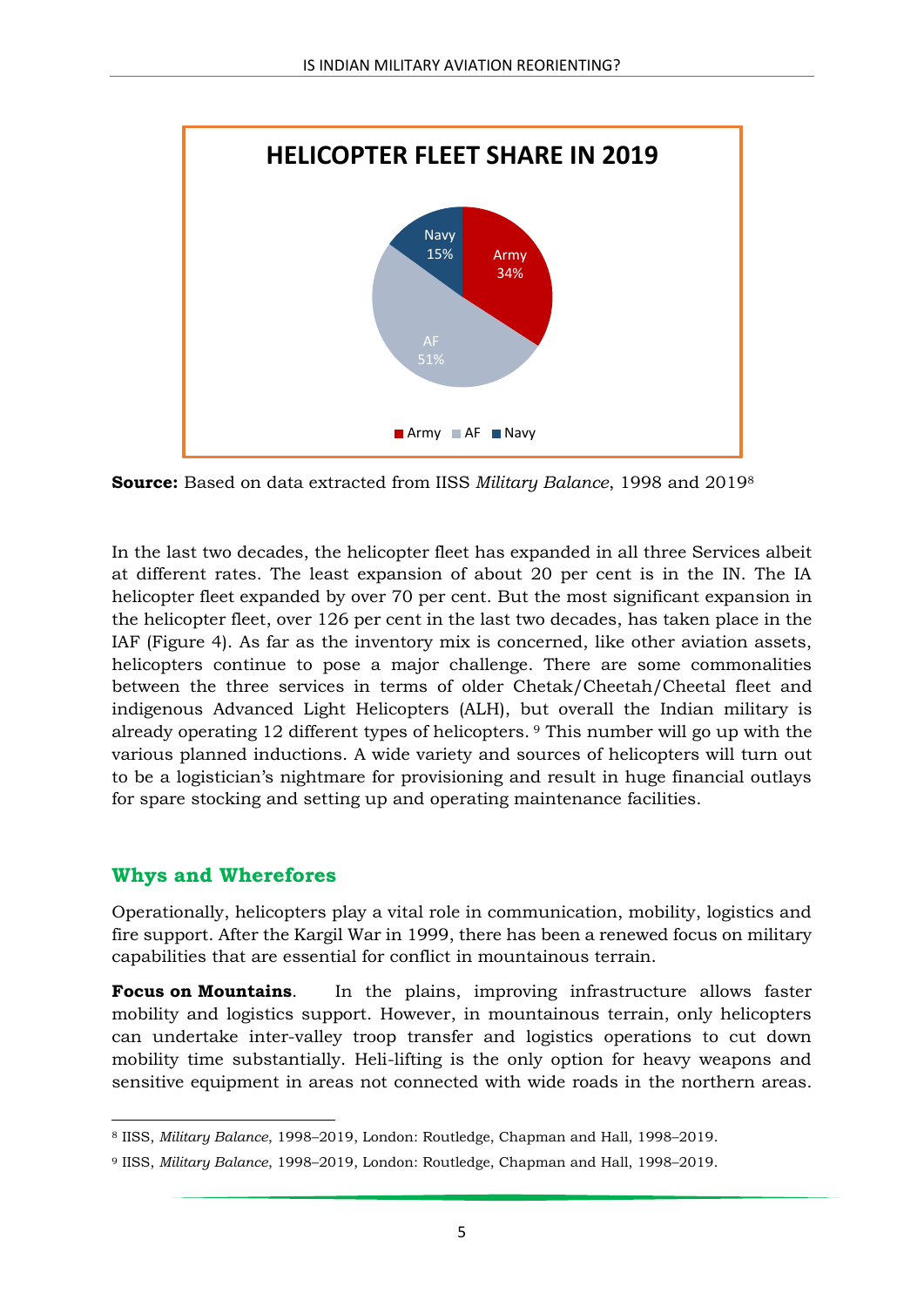Additionally, in conjunction with UAVs, helicopters can improve battlespace transparency tremendously, specifically in hilly terrain. All these make helicopters an essential ingredient of the Order of Battle in mountains. This has given rise to more demand and a consequent expansion of the helicopter fleet in the IA and the IAF.

**Maritime Operations**. With a growing economy, India's dependency on Sea Lanes of Communications (SLOCs) has increased. This, accompanied by the forays of a number of extra regional players in the Indian Ocean, has led to Mission Based Deployment by the IN for protecting national interests.<sup>10</sup> Helicopters, on board ships deployed on operational duty, play a pivotal role in ensuring the safe execution of the mission. As the Indian sphere of concern in the maritime domain increases, the number of IN ships on permanent deployment will increase. This warrants an increase in the number of helicopters for undertaking specialized operational roles. The helicopter fleet of IN is gradually expanding and will continue to grow along with its maritime fleet size.

**Changing Character of War**. In the last two decades, the probability of force-onforce warfare has reduced and hybrid war has become a reality.11 In such a scenario, special operations invariably are the first option to achieve national objectives. For these operations, helicopters provide an important option of insertion and extraction of small teams in the area of operation at high speed. Operation Geronimo to kill Osama bin Laden in Pakistan is a classic example in this category. Additionally, in urban warfare, owing to low speed, greater manoeuvrability and visibility and the option of directing weapon fire in multiple directions, helicopters have a greater role than high speed fighter aircraft. Therefore, there is a growing demand for armed and attack helicopters for kinetic force application.

**Peace Time Operations**. Helicopters are the most utilized military asset during peacetime. Owing to their ability to operate from open spaces with minimal infrastructure and ability to provide fast mobility, helicopters are extensively utilized in internal security operations, natural disaster relief operations and even to support elections by providing logistical support. A continuous demand on the military helicopter fleet for aid to civil power and its utilization in the national service has allowed fleet growth without bureaucratic hurdles.

**Indigenous Supply**. Development and manufacture of the indigenous Advanced Light Helicopter (ALH) by Hindustan Aeronautics Limited (HAL) has had the most profound impact on the supply of helicopters to the Indian Armed Forces. ALH, along with the Russian Mi-17, forms the backbone of the helicopter fleet in the armed forces. Such a supply chain is missing in the case of all other subcategories of military aviation assets. The result is obvious, and the helicopter fleet has almost

 $\overline{a}$ <sup>10</sup> Indian Navy Website, available at [https://www.indiannavy.nic.in/content/mission-based](https://www.indiannavy.nic.in/content/mission-based-deployments,%20accessed%20on%20May%204)[deployments, accessed on May 4,](https://www.indiannavy.nic.in/content/mission-based-deployments,%20accessed%20on%20May%204) 2019.

<sup>11</sup> Vikrant Deshpande, ed., *Hybrid Warfare: The Changing Character of Conflict*, Pentagon Press, New Delhi, 2018.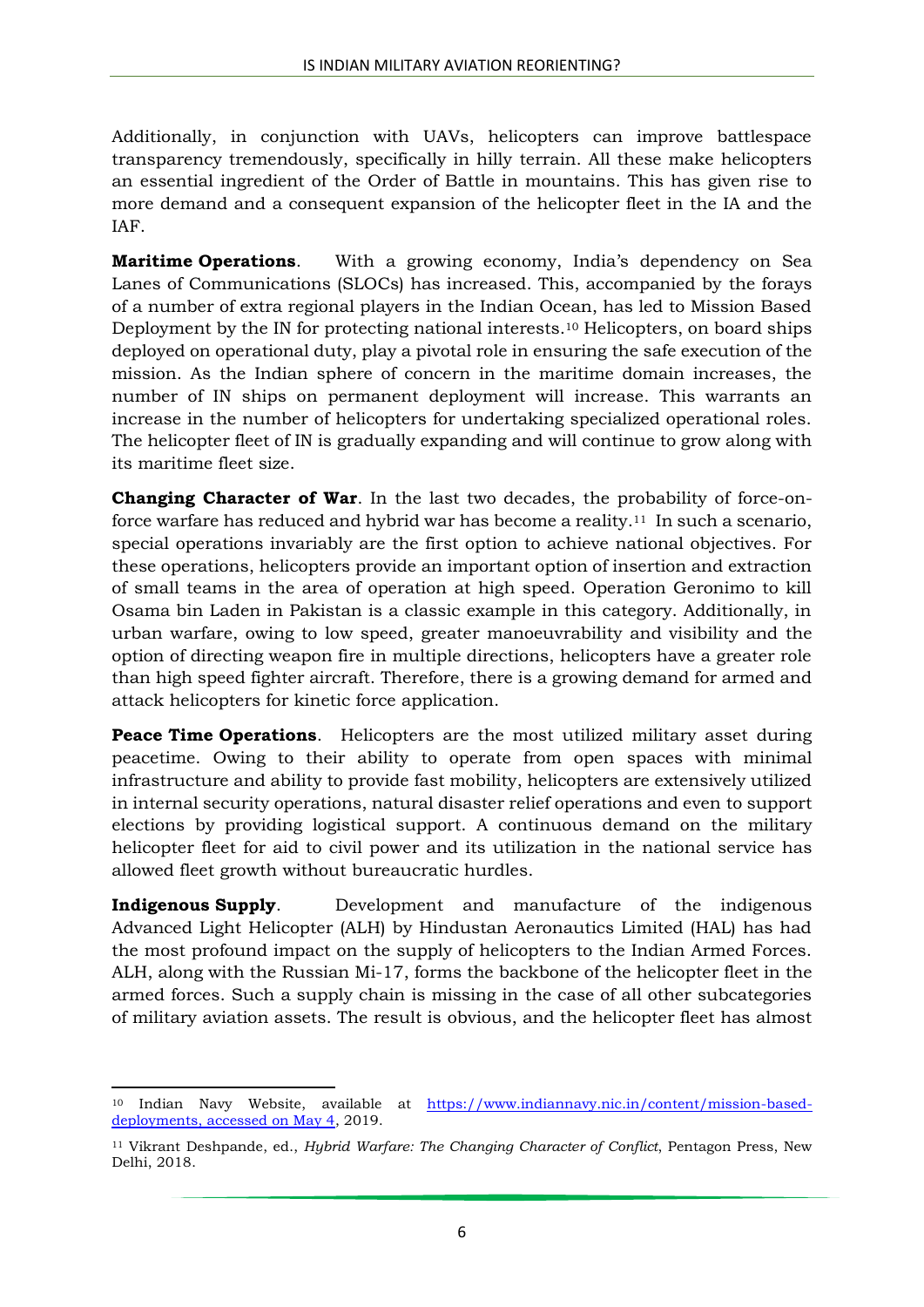doubled in the last two decades while all other subcategories are stagnant or depleting.

## **Implications**

1

Aerial platforms capable of weapon delivery constitute the most significant component of combat air power. Besides fighter aircraft, armed and attack helicopters along with weapon delivery capable wide-bodied aircraft constitute this essential group. The number of attack helicopters in the Indian armed forces is less than five per cent of their total helicopter inventory. Although armed helicopters can augment attack helicopters, that can happen only under a benign air defence environment. All other aerial platforms are employed for combat support operations and most helicopter operations fall in this category. Quantitatively, as the helicopter fleet surpasses the fighter fleet, the force tends to have less combat power and expends more effort on combat support. The number of fighter aircraft per helicopter for the Indian armed forces has dropped since 1998 from 1.83 to 0.91. In contrast, this ratio for China stands at 2.01 and for Pakistan at 1.36. <sup>12</sup> This is a clear indication of military air power reorientation in India.

No doubt, additional helicopters provide mobility and logistic support at high speed and enhance the overall combat potential of deployed forces. In case they are employed in conjunction with high fidelity battle space transparency tools, helicopters can cut down the quantum of troops needed to be deployed for guarding the borders. Thus, helicopters provide a cost-effective solution to peacetime tasks. However, during hostilities, owing to their low speed and high radar, visual and acoustic signature, helicopters are vulnerable to surface-to-air weapons. Therefore, their employment must be planned well for safe and secure operations. Even a moderate threat from surface-to-air weapons precludes the employment of helicopters in the offensive role – a lesson the Indian Armed Forces re-learnt after the loss of a helicopter in the Kargil war in 1999. Helicopters are best deployed in a favourable air situation and when provided air cover by fighter aircraft against possible interception by hostile aircraft. A large fleet of helicopters operating over a vast area will need sanitization of the entire air space and an appropriate-sized fighter cover. Will this be possible with the Indian fighter fleet dwindling?

The increased number of helicopters would necessitate better and efficient air space management. The ability of the helicopter to fly very low and in the shadows of hills enhance its survivability but at the same prevents them from being picked up by friendly radars as well. Unless well-coordinated, the chances of fratricide increase.<sup>13</sup>

<sup>12</sup> Based on data extracted from IISS, *Military Balance*, 1998–2019, London: Routledge, Chapman and Hall, 1998–2019.

<sup>13</sup> See Manu Pubby, "Budgam: Indian missile fired before Mi17 V5 chopper crash," *The Economics Times*, April 1, 2019 available at https://economictimes.indiatimes.com/news/defence/budgam-indianmissile-fired-before-mi17-v5-chopper-crash/articleshow/68623744.cms, accessed on May 4, 2019.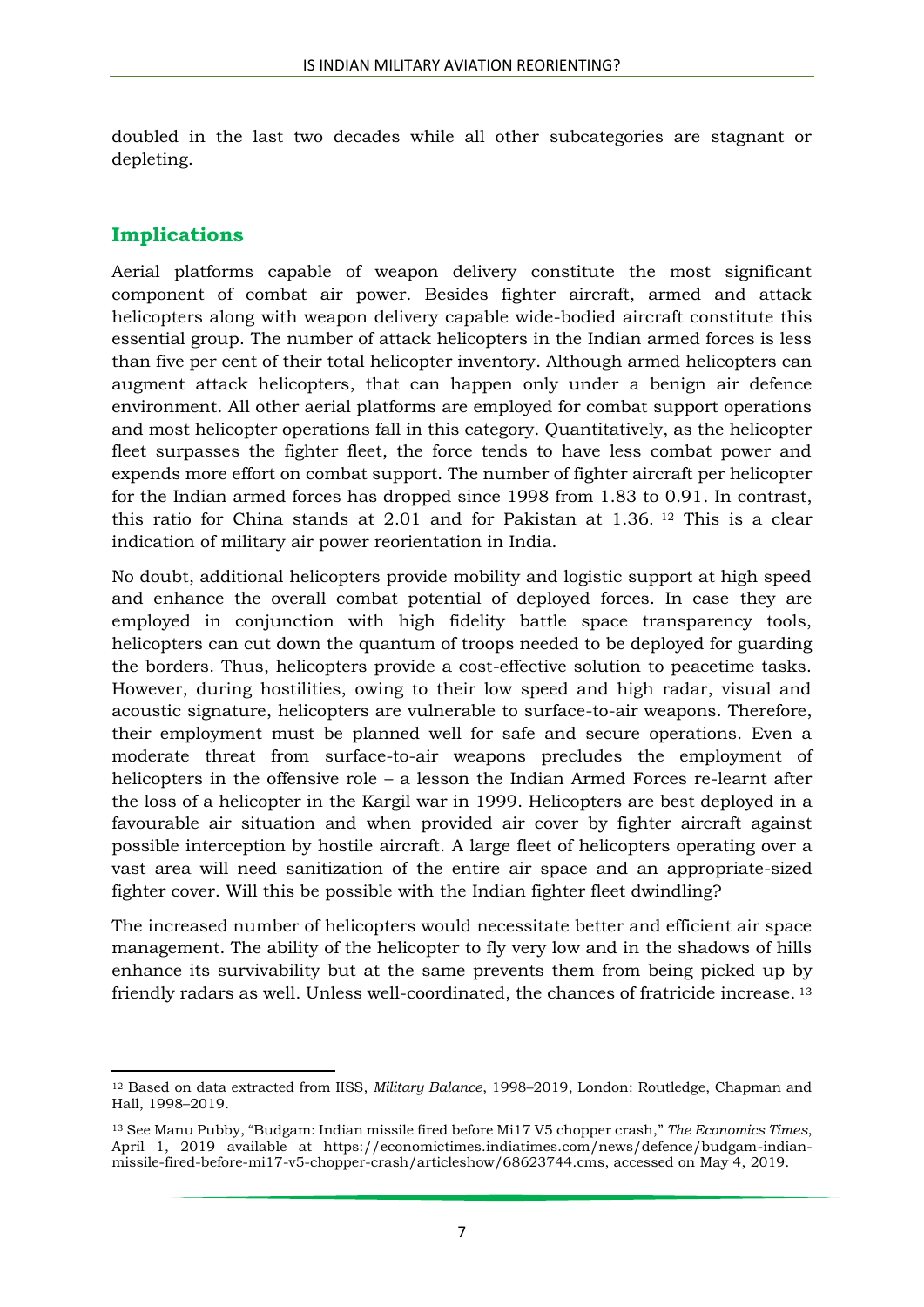To obviate such incidents, the entire area of operation needs to be kept under coordinated surveillance with multiple sensors located tactically.

A growing helicopter fleet would need greater allocation of financial resources for sustenance, maintenance and replacement. Within finite budgetary allocations, this will naturally come at the cost of some other capability. Unless a corresponding reduction is made in certain low priority capital and revenue expenditure, helicopter fleet expansion may result in cutting some other essential capability leading to an undesirable operational result.

The increase in the strength of helicopters needs to be viewed from the human resource aspect as well. Helicopters invariably have two pilots and an increase in the number of helicopters will result in an increased number of helicopter pilots. While in both IN and IA, aviation is a specialization for naval and army officers respectively, it is a core activity in the IAF. More than doubling of the strength of helicopters and alongside helicopter pilots in the IAF may lead to their stagnation – an undesirable outcome. As an example, of the five two-star appointments for aircrew in the Operations Branch at Air Headquarters, three compulsorily and one more invariably are manned by fighter pilots, leaving only one slot to be shared between transport aircraft pilots and helicopter pilots. In addition, both three-star appointments in this branch are exclusively manned by fighter pilots. Thus, practically, the senior-most positions manned by helicopter pilots in the Operations Branch at Air Headquarters are of one-star rank. The structure at the Operational Commands is also similar. Although IAF has had a helicopter pilot as its chief, that has happened just once so far. Such a skewed structure will have to change and be supported by a policy of recruiting a large number of helicopter pilots in the Short Service Commission who will serve the IAF for not more than 15 years. This will help reshape a steep pyramid structure.

# **Further Debate**

The Indian Armed Forces have almost doubled their helicopter fleet in the last two decades. The trend is likely to continue for some more time. At this juncture, some issues that need to be debated are:

- (a) Is the current organizational structure suitable to manage the growing helicopter fleet?
- (b) For better operational management, should India be looking at a structure like the Joint Helicopter Command of the United Kingdom?
- (c) Should India take a long-term view and rationalize the types of helicopters in the inventory to cut logistical and maintenance costs?
- (d) Should India seek to balance military aviation assets within the allocated financial resources for maximizing combat air power?

Answers to these questions are essential to ensure that the capability build up plan of the Indian Armed Forces is suitable for the existing and emerging operational environment. Apparently, the motto of defence capital acquisition resulting in such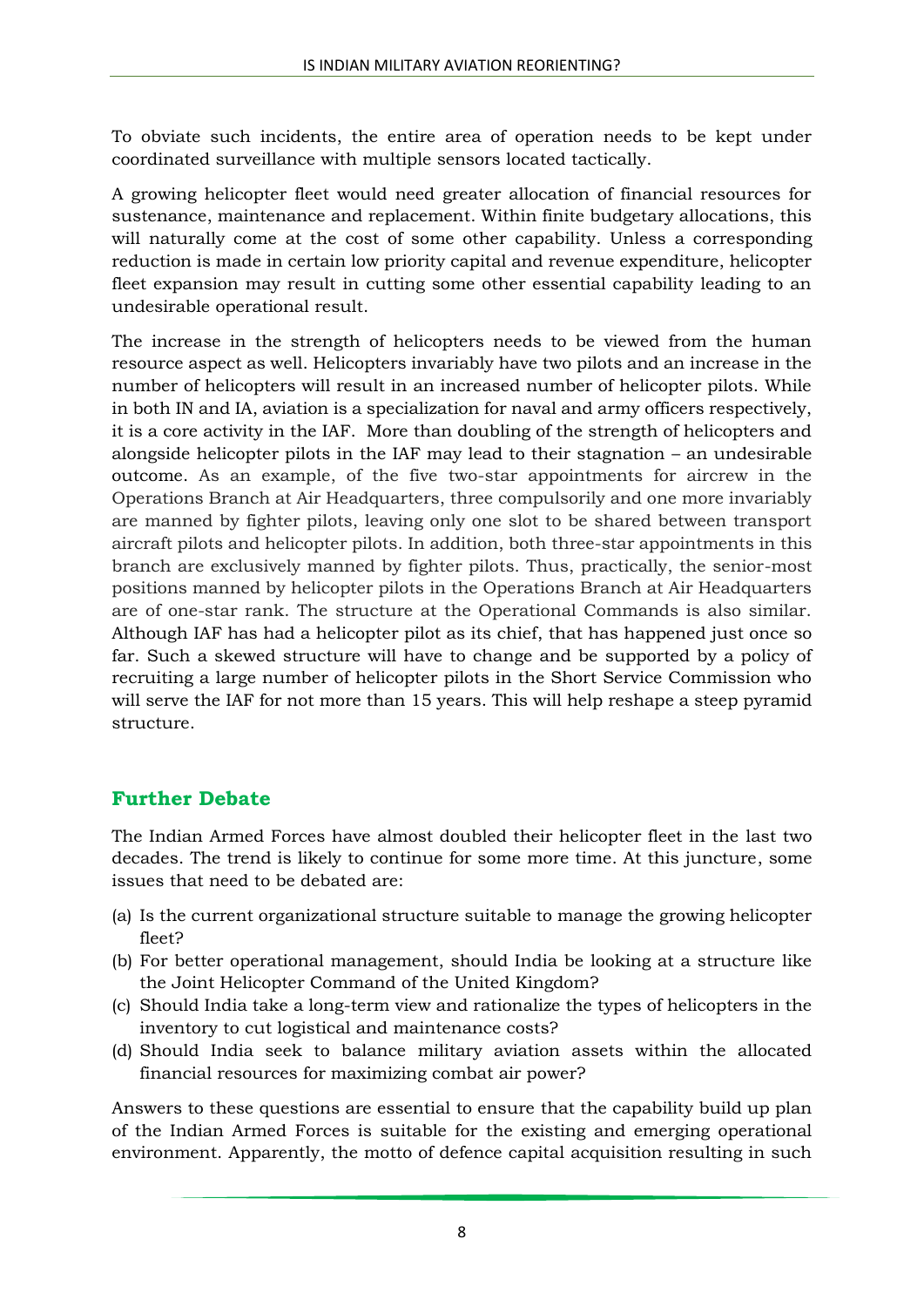a lop-sided growth has been "Grow, where possible" instead of "Grow, where needed". While in the short-term this has helped tide over certain capability gaps, in the long run a balance between combat elements and combat support elements is mandatory. A synergetic and holistic approach in equipment acquisition would go a long way in optimizing the fleets by cutting down variety and sources. Aggressively pursuing "Make in India" is the best option.

### **Gestalt**

 $\overline{a}$ 

The unabated growth of the helicopter fleet in the Indian Armed Forces in the last two decades is a result of coherence between demand and supply. All three wings of the Indian Armed Forces clearly annunciated their operational requirements and moved forward aggressively for helicopter fleet expansion. This demand was ably supported by the supply of Russian Mi-17s and Indigenous ALHs. The addition of the heavy lift Chinook CH47<sup>14</sup> and the attack helicopter Apache AH64E<sup>15</sup> will augment the capabilities further. Although some helicopter inductions and projects are running behind schedule, yet these are much faster than the induction and production plans for fighter aircraft. If this trend were to persist, soon the IAF, the prime aviation force, will have more helicopters than fighter aircraft. With a lack of supply of fighter aircraft and its continuous draw down, are the Indian Armed Forces reorienting for helicopter dominated air operations for guarding the national interests?

<sup>14</sup> Press Release, Indian Air Force, "Induction of Chinook Helicopters in Indian Air Force," March 25, 2019, available on [http://indianairforce.nic.in/content/induction-chinook-helicopters-indian-air](http://indianairforce.nic.in/content/induction-chinook-helicopters-indian-air-force,%20accessed%20on%20May%204)[force, accessed on May 4,](http://indianairforce.nic.in/content/induction-chinook-helicopters-indian-air-force,%20accessed%20on%20May%204) 2019.

<sup>15</sup> Shiv Aroor, "Boeing-made AH-64E Apache attack helicopters to join IAF fleet in '19," *India Today*, July 28, 2018, available on [https://www.indiatoday.in/mail-today/story/boeing-made-ah-64e-apache-attack](https://www.indiatoday.in/mail-today/story/boeing-made-ah-64e-apache-attack-helicopters-to-join-iaf-fleet-in-19-1298619-2018-07-28,%20accessed%20on%20May%204)[helicopters-to-join-iaf-fleet-in-19-1298619-2018-07-28, accessed on May 4,](https://www.indiatoday.in/mail-today/story/boeing-made-ah-64e-apache-attack-helicopters-to-join-iaf-fleet-in-19-1298619-2018-07-28,%20accessed%20on%20May%204) 2019.